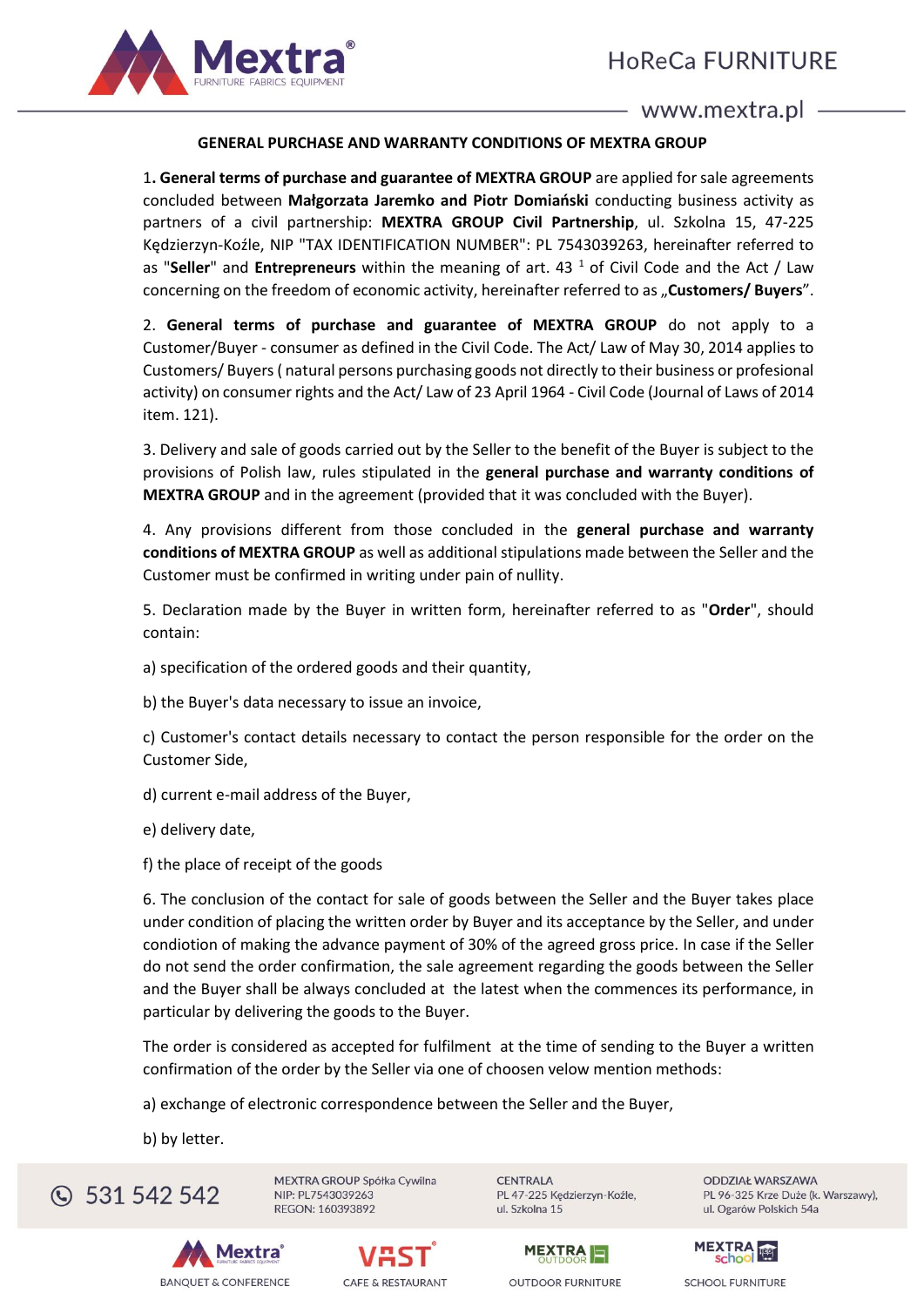

7. If the Customer remains in long-standing business relationships with the Seller, the Customer is obliged to immediately notify the Seller in the written form about each change of the address of Customers' registered office, place of business, e-mail address and correspondence address. Lack of such notification means that deliveries to the addresses indicated in the order are considered as to be effective.

8. **General purchase and warranty conditions of MEXTRA GROUP** are considered to be accepted by the Customer when the Buyer purchases the goods from the Seller.

9. As a result of concluding the agreement, the Seller is obliged to hand over the goods, and the Buyer to collect the goods and to pay the price within the specified date.

10. The basis regarding determination of the price and the Seller's remuneration is the Seller's offer, valid on the day of confirmation regarding the acceptance of order by the Seller, whereby the prices and remuneration indicated in the offer are expressed as net amounts and gross amounts. The Seller reserves the right to change the offer, whose validity is being verified in the moment the order is accepted. Date the pricelist comes into force is the day when previously binding pricelist becomes invalid.

11. Payment of the price and remuneration occurs in the way, that within 14 days time since the moment when the Seller confirmed the receipt of order, the Buyer is obliged to pay the advance payment in the amount of 30% from the determined gross price. The payment shall occur on the basis of pro-forma invoice sent via electronic mail to the email address, given by the Customer in the order.

12. The advance payment should be made by the Buyer to the Seller's bank account indicated on the pro-forma invoice, indicating the payment title as well.

13. The remaining part of the price shall be paid in cash to the Seller or with the help of money transfer to the bank account of the Seller before the purchased goods are released to the Buyer. Within the 7 days time from the delivery confirmed with the acceptance protocol regarding the remaining part of the price, the Seller shall send the invoice to the Buyer.

14. The Buyer authorizes the Seller to issue invoices without signature.

15. In case of failure to meet the payments deadlines by the Buyer, the Seller has the right to charge statutory interest for each day of the delay.

16. The Seller is also entitled to set off his pecuniary claims due to the Buyer and to assign the claims he has towards the Buyer to any selected entity. However, the Buyer has no right, without the Seller's written consent, to withhold payments for the goods ordered from him or to make deductions.

17. The Seller delivers the goods to the Buyer at the Buyer's expense. The Seller does not guarantee the unloading of the goods delivered to the Customer.

18. The release of the goods to the Buyer by the Seller depends on the Buyer's payment of the remaining part of the price, under the conditions specified in point 15 of the General Conditions of Purchase and the MEXTRA GROUP warranty, and from providing the driver with a proof of



MEXTRA GROUP Spółka Cywilna NIP: PL7543039263 REGON: 160393892

**CENTRALA** PL 47-225 Kędzierzyn-Koźle, ul. Szkolna 15

**ODDZIAŁ WARSZAWA** PL 96-325 Krze Duże (k. Warszawy), ul. Ogarów Polskich 54a







**OUTDOOR FURNITURE** 

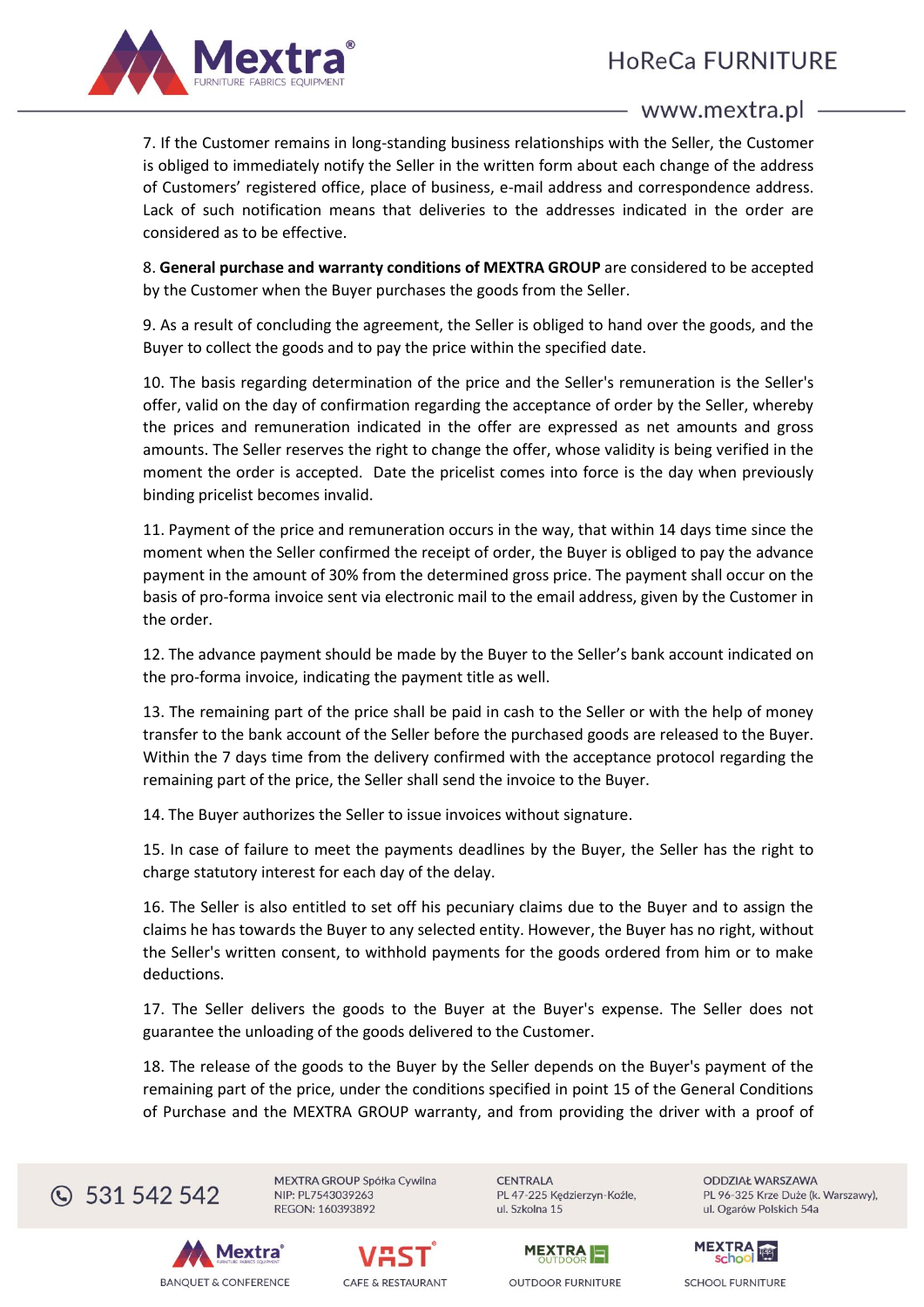

payment of the remaining part of the price in a situation where the Buyer has transferred the remaining part of the price for the purchased goods to the bank account.

19. The order fulfillment period is counted from the next business day after the payment is credited to the Buyer.

20. The final date for the performance of the accepted order must be determined each time by the Parties. Before the scheduled delivery of the goods, the Seller agrees with the Buyer - by phone or via e-mail - the date and time of delivery of the goods.

21. If the parties do not agree on the other conditions for collecting the goods by the Customer (e.g. personal collection), the Seller, at the Seller own discretion, either delivers the goods to the Customer with the Seller own transport or entrusts it to a carrier or forwarder who professionally transports this type of goods, to the place indicated by the Buyer in the order.

22. The Buyer is obliged to unload, using its own resources, the delivered goods and to ensure safe driveway for cars or lorries delivering the purchased goods. Otherwise the only possible way to collect the goods by the Buyer shall be personal collection of ordered goods from the Seller's seat or his warehouse.

23. In case of force majeure or other reasons beyond the control of the Seller, resulting in delay in the delivery of goods, the order delivery date may be prolonged by the duration of the obstruction. The Seller shall immediately inform the Buyer about the reason regarding the delay and new expected order delivery date.

24. The release of ordered goods to the Customer takes place in the moment when the goods are handed over to the carrier or forwarder. In case when the ordered goods are personally collected by the Customer or the goods are delivered by the Seller, with the help of his own transport, the release of goods to the Customer shall occur once the acceptance protocol is signed by the Customer or by the person authorized to place orders on behalf of the Customer.

25. The Seller is free of any responsibility due to shortages, changes or damages to the goods occurring during transport, carried out by the agency of carrier or forwarder. The damages of goods occurring during transport do not release the Buyer from the obligation to pay for the goods and do not authorize the Buyer to demand that the delivered goods are free of any defects or to pay the compensation for such goods.

26. At the express request of the Buyer, the Seller shall insure the transport of goods on the terms and at the Buyer's expense.

27. The Seller may carry out the delivery of goods in batches.

# **TERMS OF GUARANTEE FOR ENTREPRENEURS**

28. The Seller issues a guarantee to the Buyer for the sold goods in the amount of **one, two or three or ten years**, depending on the type of goods bought by the Customer from the Seller (point 29 **regarding General terms of purchase and guarantee of MEXTRA GROUP**). The guarantee is binding on the territory of the Republic of Poland as well as on the territory of European Union from the date the goods were released to the Buyer.



MEXTRA GROUP Spółka Cywilna NIP: PL7543039263 REGON: 160393892

**CENTRALA** PL 47-225 Kędzierzyn-Koźle, ul. Szkolna 15

**ODDZIAŁ WARSZAWA** PL 96-325 Krze Duże (k. Warszawy), ul. Ogarów Polskich 54a







**OUTDOOR FURNITURE** 

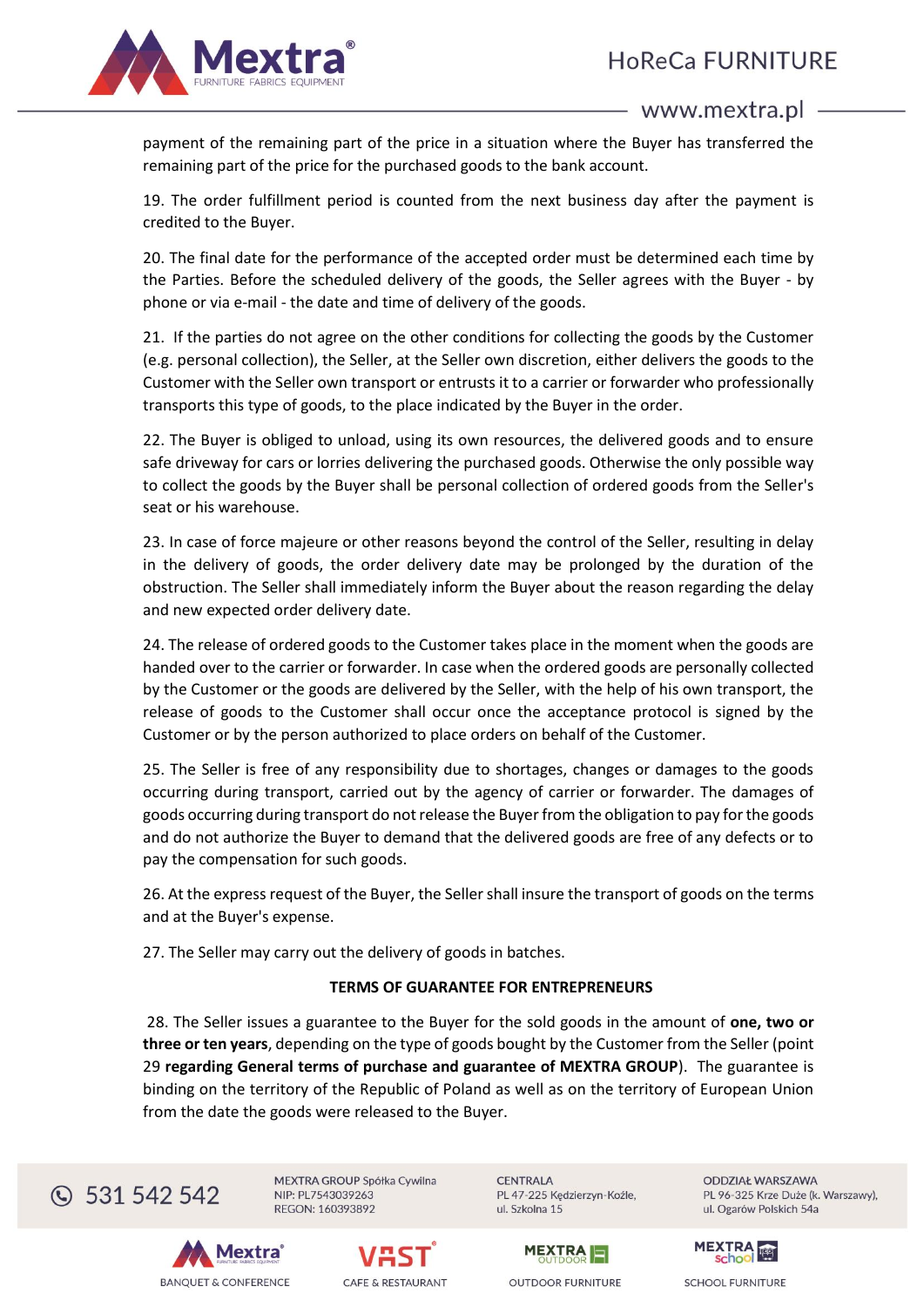# **HoReCa FURNITURE**



www.mextra.pl

29. **General terms of purchase and guarantee of MEXTRA GROUP** regarding guarantee shall not be applied for goods, for which the guarantee is issued by the producer. In such case the terms of guarantee are specified by the guarantee card "certificate" enclosed to sold goods.

30. The length of guarantee period, as defined in point 28 of the **General terms of purchase and guarantee of MEXTRA GROUP,** for the individual goods of the Seller is as follows:

#### **I. Banquet chairs**

ALICANTE ST 220 - 3 years

ALICANTE ST 370 - 3 years

ALICANTE ST 390 - 3 years

ALICANTE ST 314 - 3 years

ALICANTE ST 633 - 3 years

ALICANTE ST 520 - 3 years

ALICANTE ST 550 - 3 years

ALICANTE ST 570 - 3 years

ALICANTE ST 830 - 3 years

ALICANTE ST 850 - 3 years

ALICANTE ST 870 - 3 years

ALICANTE STF 910 - 3 years

ALICANTE STF 920 - 3 years

ALICANTE STF 930 - 3 years

ALICANTE STF 940 - 3 years

ALICANTE STF 950 - 3 years

ALICANTE STF 960 - 3 years

MAESTRO - 4 years

HERMAN - 2 years

HERMAN FIRE – 2 years

JAZZ - 2 years

JAZZ FIRE – 2 years

ROCK - 2 years

BLUES – 2 years

C 531 542 542

**lextra BANQUET & CONFERENCE** 



MEXTRA GROUP Spółka Cywilna

NIP: PL7543039263

REGON: 160393892

**CENTRALA** PL 47-225 Kędzierzyn-Koźle, ul. Szkolna 15



**OUTDOOR FURNITURE** 

**ODDZIAŁ WARSZAWA** PL 96-325 Krze Duże (k. Warszawy), ul. Ogarów Polskich 54a

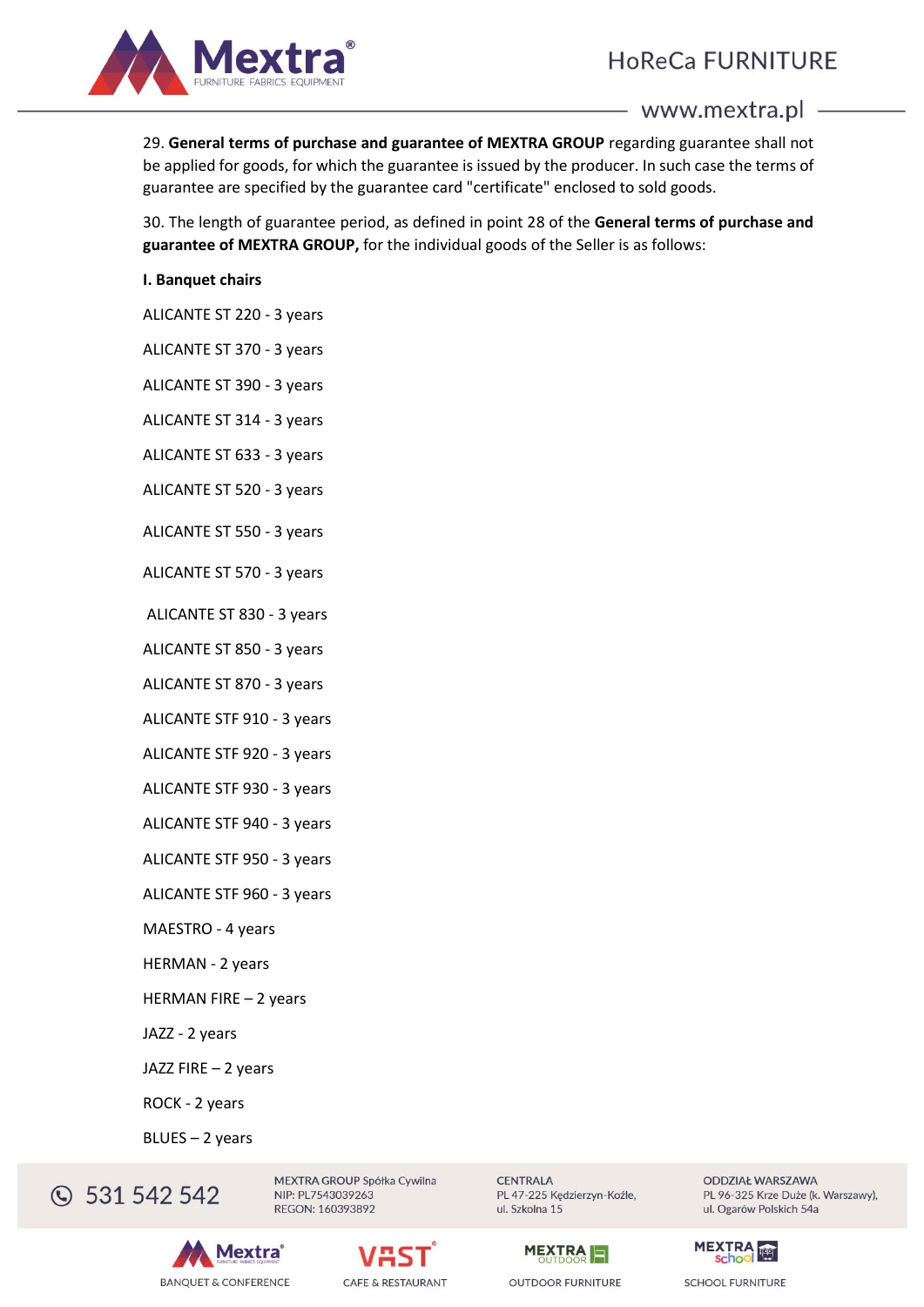

- SOUL 2 years
- ES  $100 2$  years
- ES  $120 2$  years
- ES 180 2 years
- ES  $160 2$  years
- ES  $121 2$  years
- ES  $140 2$  years
- PARTY 1 year
- CLASSIC LINE 2 years

#### **II. Wedding chairs:**

TIFFANY (PP and PC) – 3 years

NAPOLEON (PP and PC) – 3 years

CROSS-BACK FIORINI – 3 years

PHOENIX – 3 years

#### **III. Banquet tables**

- H-500 4 years
- T-300 4 years
- L-100 4 years
- K-200 4 years
- HK-800 4 years
- HS-600 4 years
- EC-H 3 years
- EC-T 3 years
- EC-HK 3 years
- EC-L 3 years
- EC-HS 3 years
- EC-K 3 years
- GERDA 1 year

**331 542 542** 

MEXTRA GROUP Spółka Cywilna NIP: PL7543039263 REGON: 160393892









**OUTDOOR FURNITURE** 



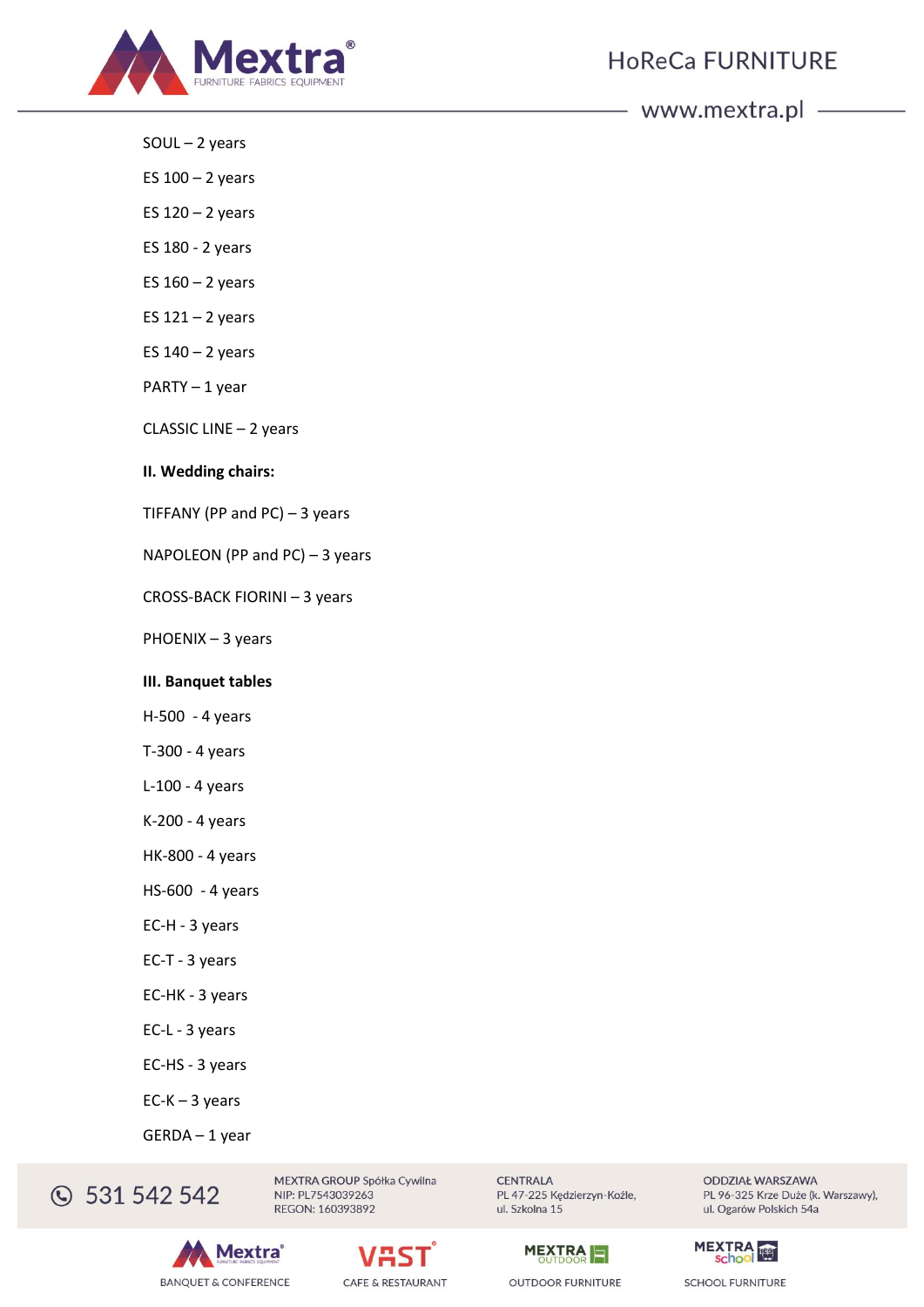

DORA – 3 years

PABLO - 2 years

FOLD - 2 years

CUBE - 2 years

#### **IV. Banquet textiles**

Banquet covers - 1 year (with the exception of the SLIMTEX 200 banquet cover, which is not covered by the warranty and which excludes warranty rights, due to the use of standard, unreinforced legs that are prone to faster wear).

Banquet tablecloths – 1 year

Skirting / valance - 1 year

# **V. Catering furniture:**

#### **Catering tables:**

- 80272 10 years
- 80350 10 years
- 280299 10 years
- 280301 10 years
- 80176 10 years
- 4473 10 years
- 80165 10 years
- 80568 10 years
- 22673 10 years
- 80121 10 years
- 80362 10 years
- 70183 2 years
- 70152 2 years
- 70110 -2 years

C 531 542 542

MEXTRA GROUP Spółka Cywilna NIP: PL7543039263 REGON: 160393892

**CENTRALA** PL 47-225 Kędzierzyn-Koźle, ul. Szkolna 15



**ODDZIAŁ WARSZAWA** PL 96-325 Krze Duże (k. Warszawy), ul. Ogarów Polskich 54a





**OUTDOOR FURNITURE** 

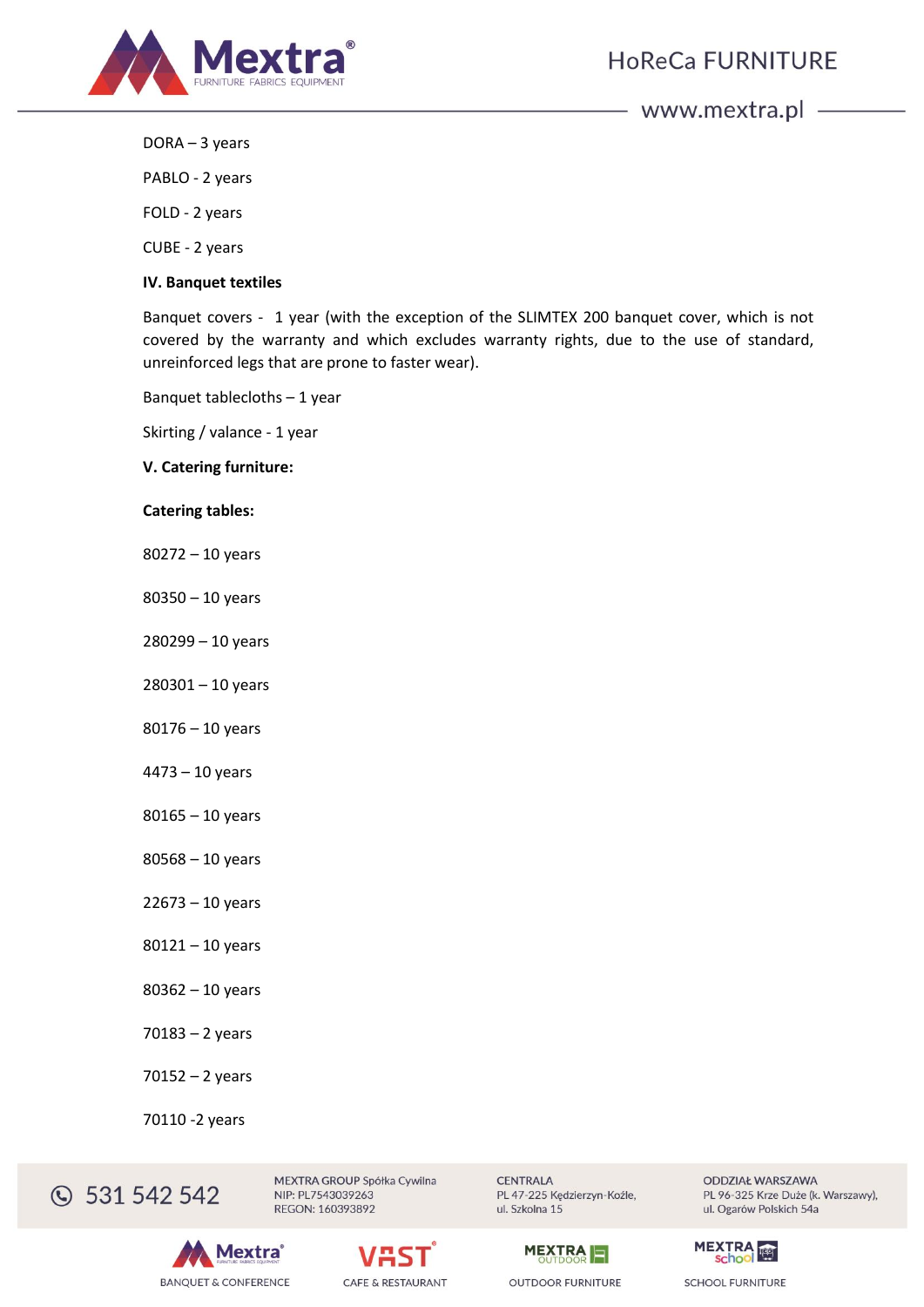

80471 – 1 year

**Catering chairs:**

80615 – 2 years

BETA – 2 years

7077 – 1 year

Poly-9  $-$  2 years

Poly-7 – 2 years

Poly-11 -2 years

POLYFOLD – 2 years

#### **Trolleys for catering furniture:**

80279 – 1 year

80525 – 2 years

80339 – 2 years

80193 – 2 years

#### **VI. Conference chairs and tables:**

ISO24H - 2 years

ISO PLUS – 2 years

ISO CLEAN - 2 years

ISO MESH - 2 years

ISO BENCH – 2 years

ISO.0101.1 – 3years

ISO.0106.1 – 3 years

SAMBA - 2 years

BETA – 2 years

**331 542 542** 

MEXTRA GROUP Spółka Cywilna NIP: PL7543039263 REGON: 160393892





**CENTRALA** PL 47-225 Kędzierzyn-Koźle, ul. Szkolna 15



**OUTDOOR FURNITURE** 

**ODDZIAŁ WARSZAWA** PL 96-325 Krze Duże (k. Warszawy), ul. Ogarów Polskich 54a

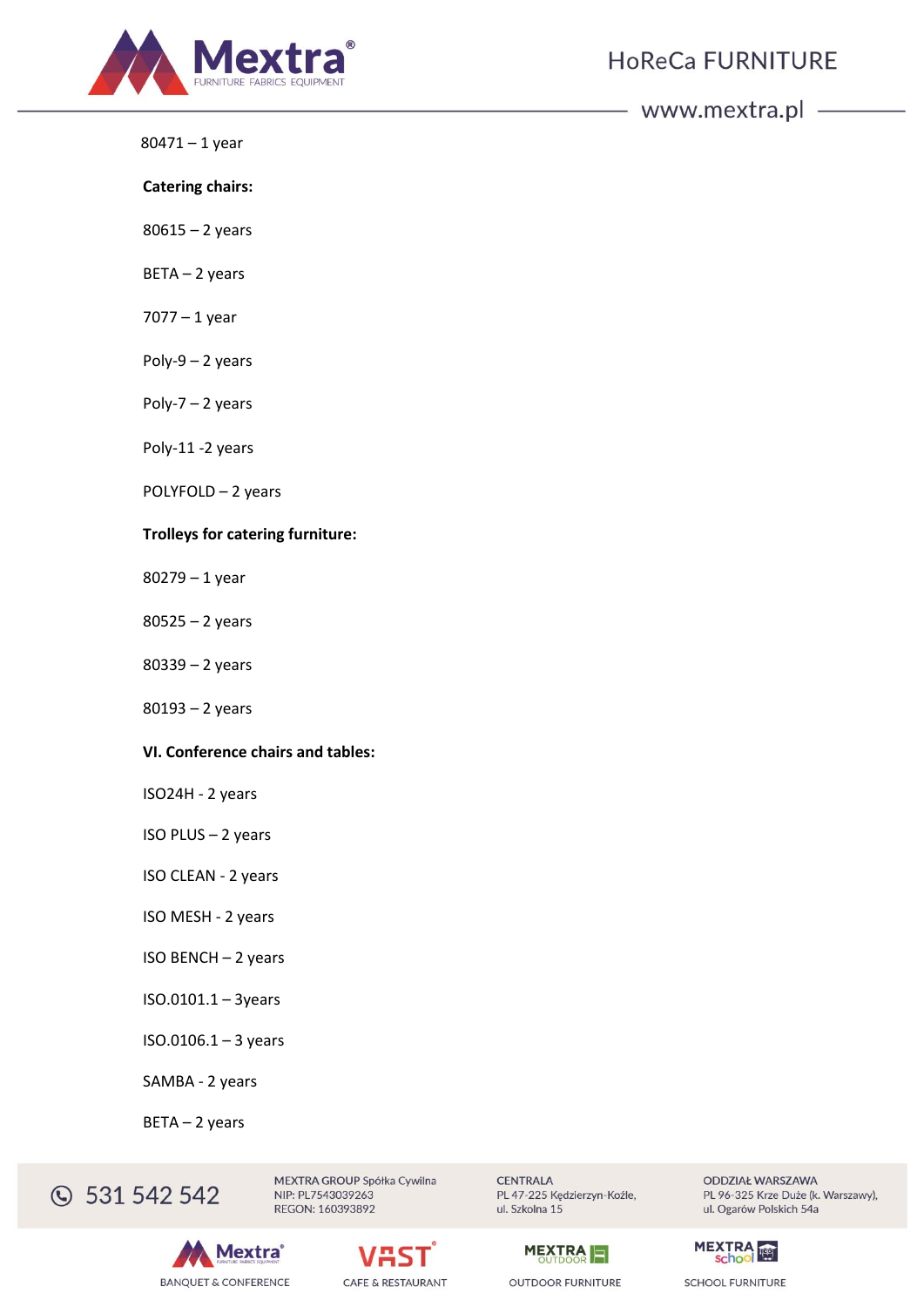

LUNGO - 2 years

ESPRESSO - 2 years

TRACY - 2 years

ALINA - 2 years

WEST – 2 years

PRYMUS – 2 years

MAXI – 2 years

HUGO – 2 years

#### **VII. Wooden chairs and tables:**

TOP COLLECTION - 2 years

PREMIUM COLLECTION - 2 years

WOODEN TABLES - 2 years

#### **VIII. Plastic chairs:**

SIESTA - 3 years

BOOM - 3 years

TOKYO - 3 years

HAVANA - 3 years

FIORINI - 2 years

FUERTA – 2 years

FUERTA GRAND – 2 years

VENTURA – 2 years

VENTURA GRAND – 2 years

**IX. Cafe chairs:**

PARIS - 2 years

MONET - 2 years

**331 542 542** 

MEXTRA GROUP Spółka Cywilna NIP: PL7543039263 REGON: 160393892





**CENTRALA** PL 47-225 Kędzierzyn-Koźle, ul. Szkolna 15



**OUTDOOR FURNITURE** 

**ODDZIAŁ WARSZAWA** PL 96-325 Krze Duże (k. Warszawy), ul. Ogarów Polskich 54a

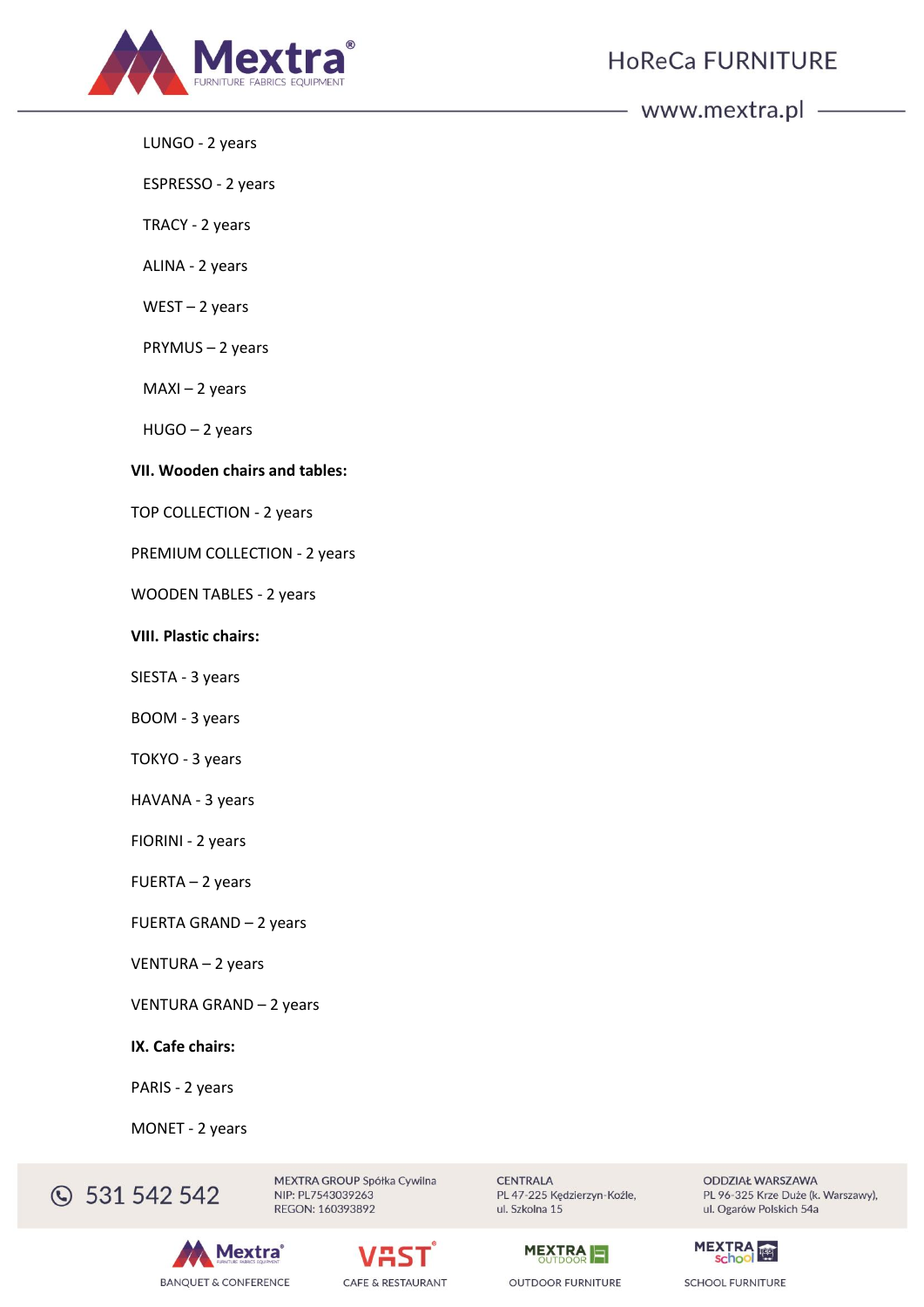

VEGAS – 2 years

PATYCZAK RETRO – 2 years

BELLA MILANO – 2 years

GOMERA – 2 years

MONET PLUS – 2 years

SIMONE – 2 years

**X. Cafe tables bases:** 

TRACY - 2 years

TRACY DUO – 2 years

ALINA 3 - 2 years

ROXY – 1 year

ROXY DUO – 1 year

VERA - 1 year

VERA DUO – 1 year

FLORYDA - 2 years

X-TYPE - 2 years

KLARA - 1 year

DONA - 1 year

NELA - 1 year

TABLE PARIS - 2 years

ALEX - 2 years

ALEX PLUS -2 years

ALEX DUO - 2 years

ALEX DUO PLUS – 2 years

FELIX - 2 years

**331 542 542** 

MEXTRA GROUP Spółka Cywilna NIP: PL7543039263 REGON: 160393892





**CENTRALA** PL 47-225 Kędzierzyn-Koźle, ul. Szkolna 15



**OUTDOOR FURNITURE** 

**ODDZIAŁ WARSZAWA** PL 96-325 Krze Duże (k. Warszawy), ul. Ogarów Polskich 54a

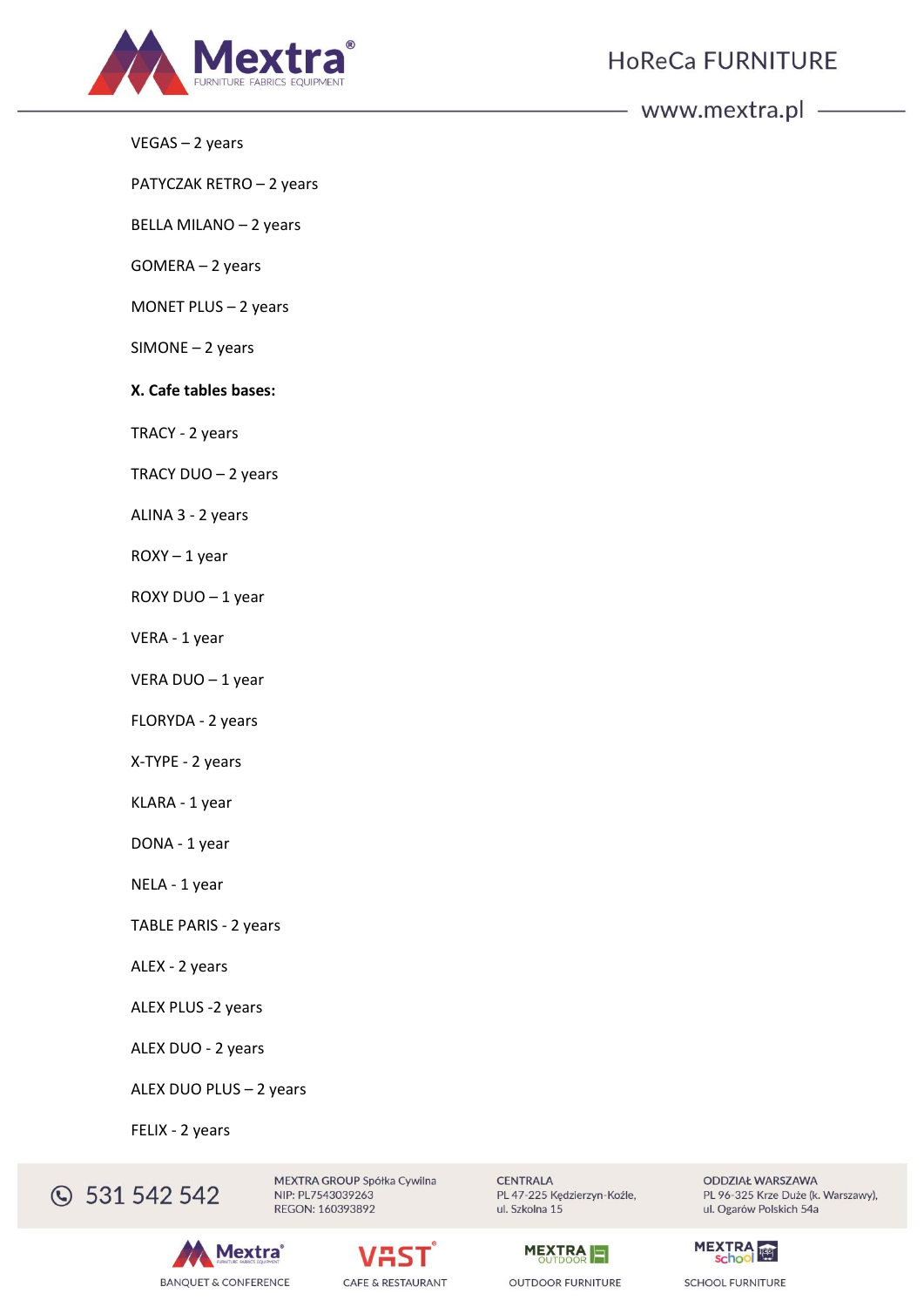

**HoReCa FURNITURE** 

www.mextra.pl -

FELIX PLUS – 2 years

CROSS - 2 years

CROSS DUO - 2 years

BRUNO – 2 years

MAMUT – 2 years

MAMUT DUO – 2 years

The table bases of Roxy, Roxy Duo, Klara, Vera, Vera Duo, Nela have plastic weights that can be damaged, in a way of cracks. This is a natural feature of the product, resulting from its specifications. Therefore, complaints about the above-mentioned products, I will not be considered for this type of damage.

**XI. Buffet Tables** - 2 years

#### **XII. Restaurant Tables** - 2 years

LOFT TABLE - 2 years

**XIII. Beer Sets** - 1 year

**XIV. MEXTRA SCHOOL – 2 years** 

**XV. OUTDOOR:**

**Chairs:**

MARIO – 2 years

NICOLA – 2 years

ANDREA – 2 years

MARCO – 2 years

BISTRO – 2 years

MADERA – 2 years

LYON – 2 years

#### **TABLE BASES:**

OSCAR OUTDOOR – 2 years



MEXTRA GROUP Spółka Cywilna NIP: PL7543039263 REGON: 160393892

**lextra BANQUET & CONFERENCE** 



**CENTRALA** PL 47-225 Kędzierzyn-Koźle, ul. Szkolna 15



**ODDZIAŁ WARSZAWA** PL 96-325 Krze Duże (k. Warszawy), ul. Ogarów Polskich 54a

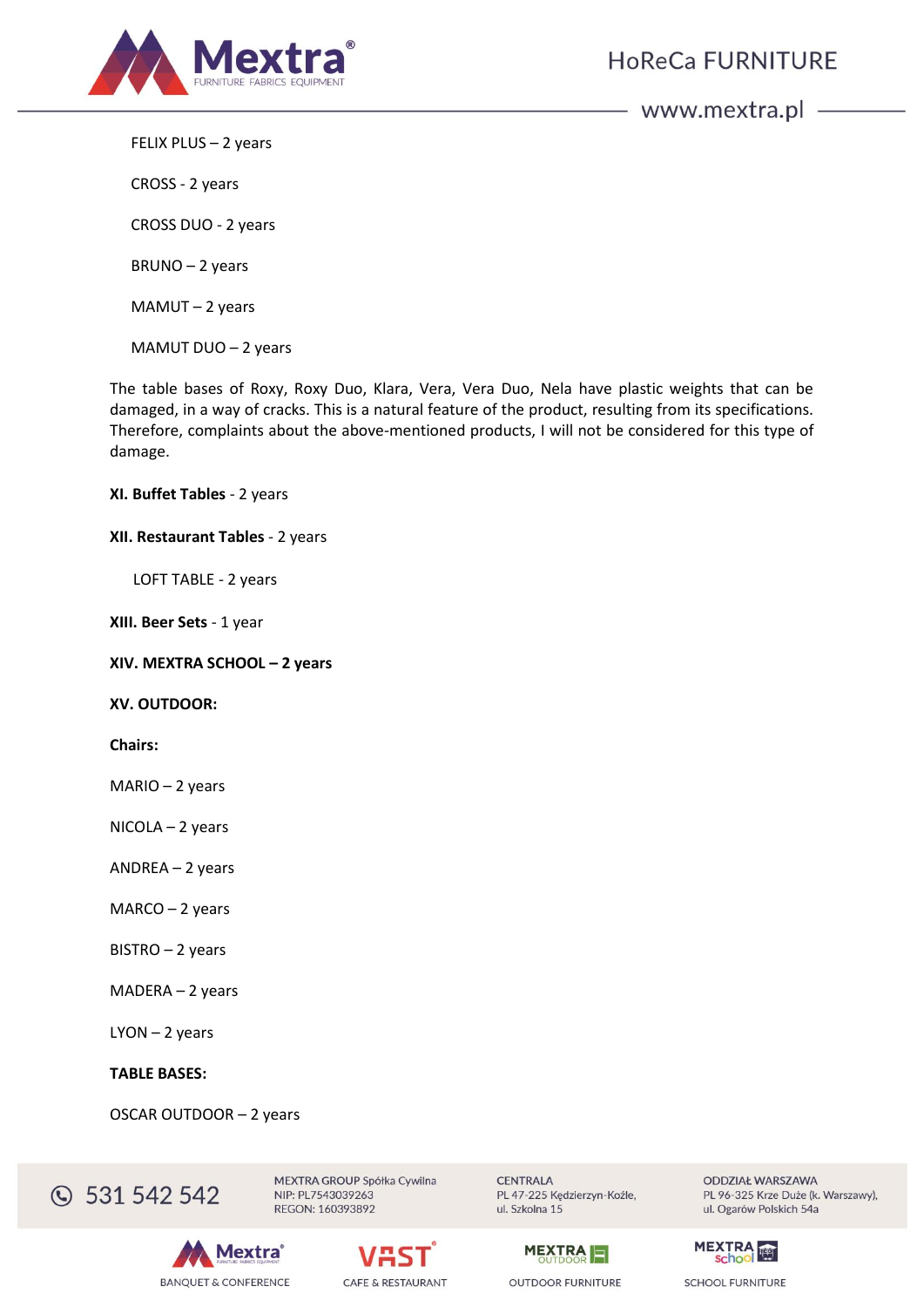

OSCAR OUTDOOR DUO – 2 years

X-TYPE OUTDOOR – 2 years

**TABLETOPS:**

WERZALIT TABLETOPS – 2 years

HPL TABLETOPS – 2 years

X-TOP TABLETOP – 2 years

PETRALIT TABLETOPS – 2 years

### **READY TABLES:**

BISTRO – 2 years

LYON – 2 YEARS

31. The goods, which present characteristics of inappropriate use or other than intended use, by way of ordinary wear and tear and mechanically damaged goods, and in particular damaged due to:

a) repair or making construction changes regarding subject of sale,

b) exploitation inconsistent with the producer's recommendations,

c) harmful actions taken toward the product with sharp, blunt or rough, objects,

d) inappropriate storage,

e) non-compliance to the maintenance manual, as well as using inappropriate cleaning products, not recommended by the producer (in particular caustic substances and acids),

f) using goods for the purposes not intended for its use, influence of external factors, towards which the Seller has no impact, is not covered under the guarantee.

32. The guarantee regarding banquet chairs does not also include upholstery, in particular its staining, cutting and the seats inside, as well as varnish layer regarding construction of the chair, in particular abrasions, bruises and scratches. The guarantee regarding banquet tables does not include tabletop, its scratching, swelling or damage of the edge's strip, whereas in case of banquet textiles the guarantee does not cover damage of the material, its staining, cutting and wiping, damage regarding footers of the elastic covers as well as colour and shades of the fabric.

33. Coffee tables are not intended to be precisely flat and slotless joined. The construction of the cafe table does not allow perfect adjustment (leveling) of the surfaces of the tables by connecting few of them into one row.

34. The Buyer is obliged to check the goods within the time and manner accepted in case of goods of such type and to notify the Seller about defect of goods within 14 days from the moment such defect was detected.



MEXTRA GROUP Spółka Cywilna NIP: PL7543039263 REGON: 160393892

**CENTRALA** PL 47-225 Kędzierzyn-Koźle, ul. Szkolna 15

**ODDZIAŁ WARSZAWA** PL 96-325 Krze Duże (k. Warszawy), ul. Ogarów Polskich 54a







**OUTDOOR FURNITURE** 

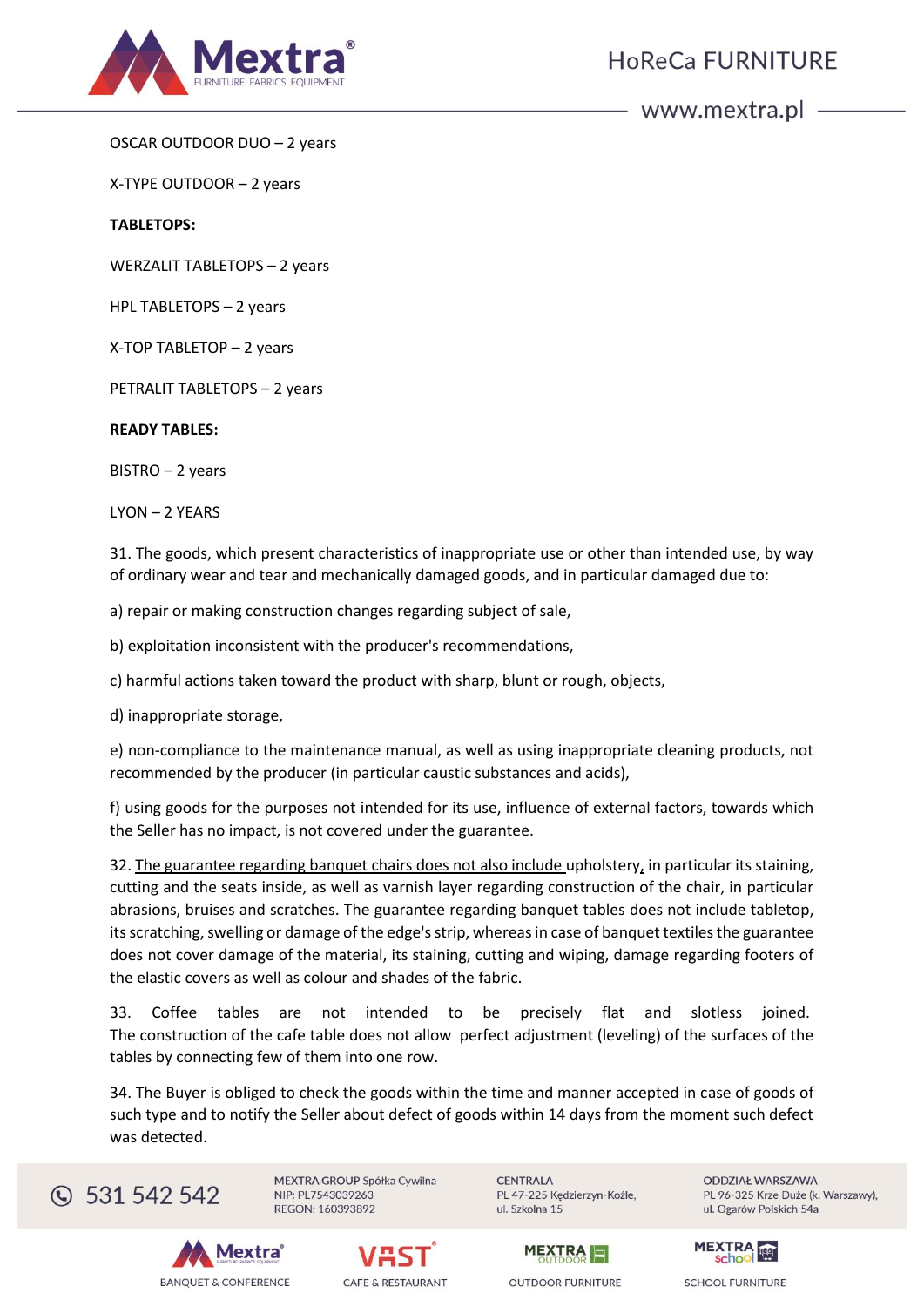

35. If the Buyer does not perform the check in the manner specified in the previous point or, when after the check the Buyer does not notify the Seller within 14 days from the time the defect was found, the Buyer cannot pursue his rights by way of guarantee regarding physical defects, if such defects could have been detected during the check, which would be carried out with adequate care, unless the defect was deceitfully concealed by the Seller.

36. In case when the defect is detected the Buyer shall notify the Seller in written form about the faulty goods within the 14 days time since the defect was detected. Such notification shall be made on the form (a complaint notification form) and sent via electronic mail to the following address: biuro@mextra.pl, or with the help of registered letter to the following address: Małgorzata Jaremko and Piotr Domański running business activity as partners of private partnership: MEXTRA GROUP Spółka Cywilna, ul. Szkolna 15, 47-225 Kędzierzyn-Koźle, together with photos of all faulty goods, taken in such manner, that the Seller could verify and estimate the defect of goods. The notification (complaint report/return of goods) can be found on the internet website www.mextra.pl. Precise and thorough completion of the notification (a complaint notification form) and enclosing of photos of all faulty goods shall significantly contribute to faster execution of complaint.

37. In case of failure to meet the deadline regarding notification of the Seller concerning the defect of goods on the principles described above or when the photos regarding all faulty goods, taken by the Customer in the manner enabling the Seller to verify and estimate the defects of goods, are not enclosed to the complaint report, the Buyer's rights by way of guarantee expire and do not produce any legal effects against the Seller.

38. However the basis to consider a complaint regarding damaged goods/goods in short supply during transport is drawing up a damage protocol with the carrier's courier, forwarder or Seller and sending it together with a complaint report according to the above-mentioned procedure.

39. The Seller is obliged to remove the physical defect of the goods **within 30 working days**, counting from the day he received effective notification from the Buyer, provided that the defects shall be revealed within the guarantee period and shall occur due to reasons connected with the sold goods, subject to points 32 and 33 of the **General terms of purchase and guarantee of MEXTRA GROUP**. The removal of the defects regarding goods may occur, on the territory concerning validity of the guarantee and as the Seller may decide, or through repair of faulty goods or replacement of faulty goods into the goods free from defects or refund of paid price. The manner the complaint is considered and finished or refund of purchase costs regarding the goods depends only and exclusively on the Seller. The performance of the above duties by the Seller satisfies his responsibility for faulty goods on any account whatsoever.

40. In case when the Buyer receives effective notification regarding the defect of the goods, on the principles described above, the Seller shall indicate to the Buyer the place of repair regarding faulty goods or place of replacement of goods into goods free of defects. If the repair of the goods or its replacement into goods free of defects is to be performed outside the place the defect was revealed, the Buyer shall provide and secure the faulty goods into the wrapping ensuring safety during transport.

41. Transport costs and costs connected with the complaint procedure born by the Seller, in case of unjustified complaint regarding goods are entirely covered by the Buyer. In case when the



MEXTRA GROUP Spółka Cywilna NIP: PL7543039263 REGON: 160393892

**CENTRALA** PL 47-225 Kędzierzyn-Koźle, ul. Szkolna 15









**OUTDOOR FURNITURE** 

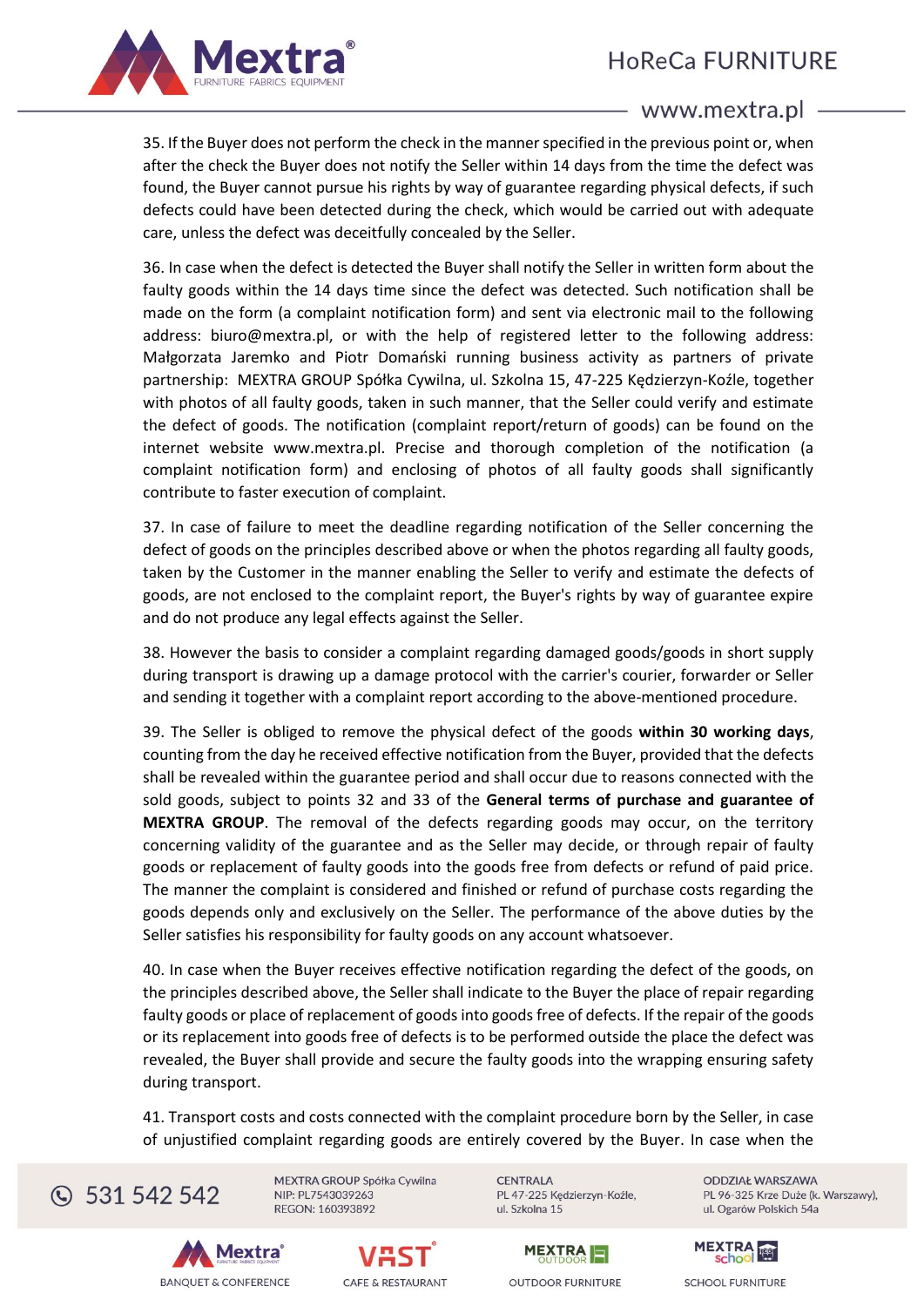HoReCa FURNITURE



# www.mextra.pl -

Buyer notifies untrue or misleading circumstances, thus causing the Seller's damage, he may be obliged to redress the damage. In such case the goods shall be also sent back at the Buyer's cost.

42. The Seller bears no responsibility, if within the confines of the order the appropriate goods were delivered to the Buyer, but they do not fulfil the Buyer's expectations.

43. The Seller bears no responsibility against the Buyer for production losses, loss of profits, loss in usage, loss of contacts or any secondary loss resulting in ordered and delivered goods. Joint responsibility of the Seller is only limited to the value regarding ordered and delivered goods.

44. The above-mentioned regulations by way of guarantee entirely satisfy the issues of the Seller's responsibility against the Buyer regarding faulty goods. The Seller's responsibility regarding warranty for defects in relation to Buyers - Entrepreneurs as defined in art. 43 $<sup>1</sup>$  of the Civil Code</sup> and the law on freedom of business activity, shall be excluded.

45. To all matters not settled herein relevant provisions of Civil Code shall apply.

46. The hereby **General terms of purchase and guarantee of MEXTRA GROUP** OWS shall be applied for all sale agreements of goods concluded from 01.10.2016, between Seller and Buyers being Entrepreneurs as defined in art.  $43<sup>1</sup>$  of Civil Code and the law on freedom of business activity.

47. The Seller informs that the goods purchased in the OUTLET store are covered by different warranty rules. The exemptions are detailed on the pro-forma invoice and purchase invoice.

# **TERMS AND CONDITIONS OF WITHDRAWAL FROM THE CONTRACT**

- 1. Pursuant to the Act on Consumer Rights, the period for withdrawal from the agreement/ contract is 14 days. This period is counted from the moment of taking possession of the ordered item.
- 2. Withdrawal from the contract must be previously notified to the Seller by the Customer in one of two accepted forms of contact:
	- a. E-mail : [biuro@mextra.pl](mailto:biuro@mextra.pl)
	- b. Phone: + 48 531 542 542
- 3. After reporting the withdrawal from the agreement/ contract, the Customer is obliged to send back the received product to the address of the Seller's seat: Mextra Group S.C.

ul. Szkolna 15

47-225 Kędzierzyn – Koźle

- 4. After receiving the returned goods, the Seller has 14 days to reimburse the costs, including the cost of delivery of the product to the Customer. The reimbursement is made by making a transfer to the account number indicated by the Buyer when reporting the withdrawal from the contract.
- 5. Reimbursement of shipping costs applies to the cost of delivering the product to the Customer. Basing on to the Act, the Seller must return to the Customer the amount corresponding to the cheapest method of delivery of the returned product, applicable in the online store where the Customer made the purchase.
- 6. Withdrawal from the contract is not possible in the following cases:

C 531 542 542

MEXTRA GROUP Spółka Cywilna NIP: PL7543039263 REGON: 160393892

**CENTRALA** PL 47-225 Kędzierzyn-Koźle, ul. Szkolna 15

**ODDZIAŁ WARSZAWA** PL 96-325 Krze Duże (k. Warszawy), ul. Ogarów Polskich 54a







**OUTDOOR FURNITURE** 

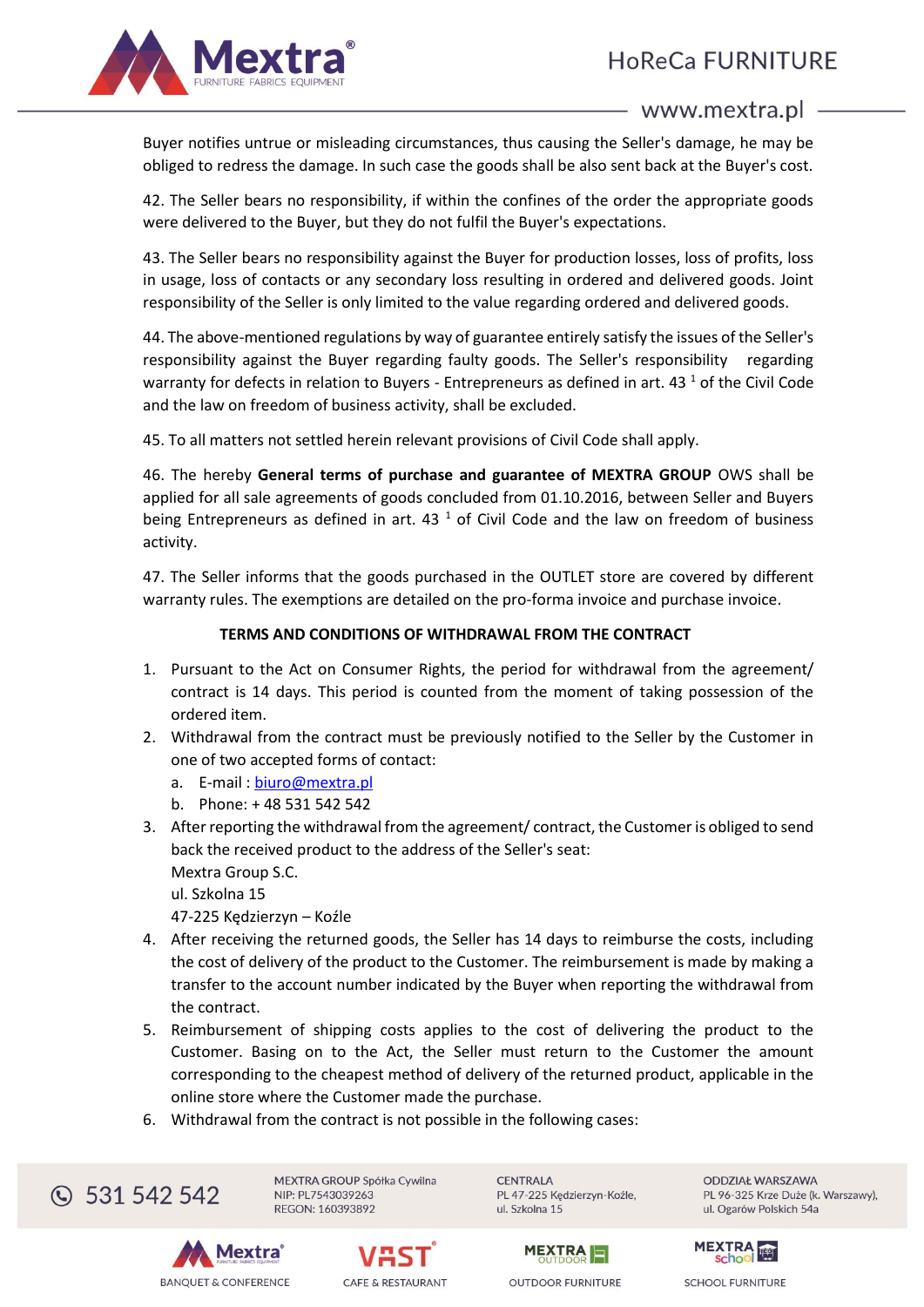

- a. the ordered products have been manufactured according to the Customer's individual requirements in order to meet Customer's needs,
- b. products have a short expiry date and / or deteriorate quickly,
- c. the products are in sealed packages, the opening of which makes it impossible to return for health and / or hygiene reasons,
- d. the selected products are inseparably combined with other products.

**331 542 542** 



MEXTRA GROUP Spółka Cywilna NIP: PL7543039263 REGON: 160393892



**CENTRALA** PL 47-225 Kędzierzyn-Koźle, ul. Szkolna 15



**OUTDOOR FURNITURE** 



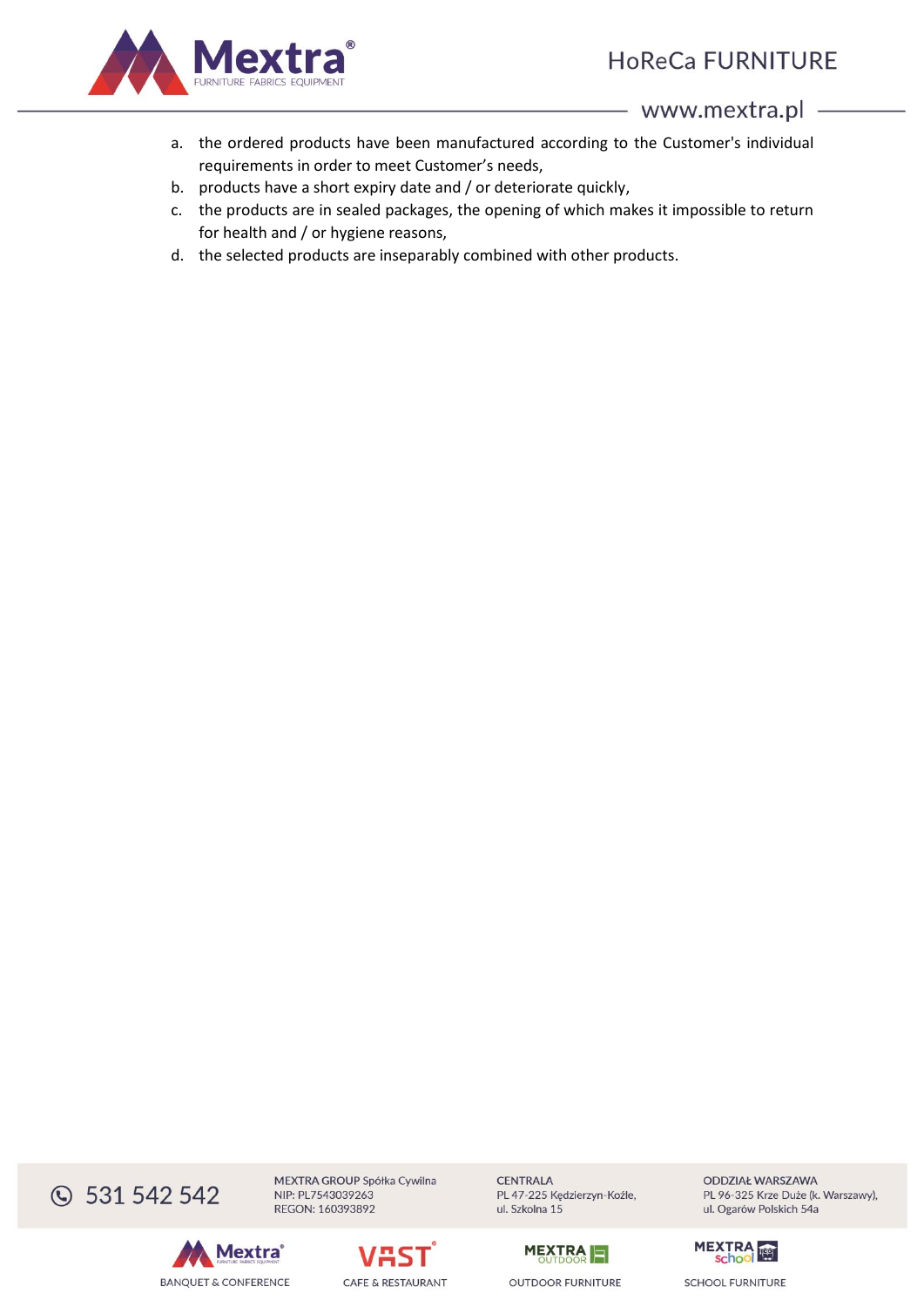

# **MEXTRA banquet chairs User Manual**

Banquet chairs should be used in accordance with their intended use and with due care. Improper use of the chair (e.g. standing on the seat), as well as its improper use endanger the user's safety and may adversely affect the usability of the chair, and even cause its damage.

# **PURPOSES AND CHAIRS FEATURES**

Banquet chairs are used only for sitting. MEXTRA banquet chairs are complete products that do not require assembly. Before use, unpack the chair from its protective packaging.

In addition to durability, quality of workmanship, durability, comfort and ease of maintenance, MEXTRA banquet chairs have a special feature which is the possibility of stacking. By placing one chair on another, it can be stored in stacks, efficiently using the storage space. The maximum number of chairs in a stack is 17 pieces; it is recommended to stack chairs up to a maximum of 13 pieces.

# **CLEANING AND MAINTENANCE**

Cleaning the chair, especially its upholstery, can be done by yourself or by a specialized company. In order to avoid dust rubbing into the upholstery, and hence its faster wear, it should be vacuumed regularly. After vacuuming, the upholstery of the chair should be wiped with a damp, clean, soft cloth. For cleaning and maintenance of banquet chairs, it is recommended to use agents that do not contain chemically aggressive substances that may damage the chair's varnish coating or its upholstery. To safely remove dirt from the upholstery, use a special cleaning agent suited to its type. It is recommended to test cleaning with a given agent on an invisible part of the upholstery. The agent (liquid, powder or foam) applied to the upholstery should be removed from the upholstery surface after the time specified by the manufacturer using a white, clean cloth. After removing the dirt, if the upholstery is soaked and the chair is filled with a cleaning agent, dry it immediately (e.g. with a dryer). In the event of severe soiling, it should be remembered that the faster the reaction, the better the cleaning effect will be. Dried dirt is more difficult to remove. If the liquid has been spilled on the upholstery instead of rubbing the stain, it is recommended that you "pull out" the spilled liquid with a paper towel or a dry, clean cloth before the actual cleaning.

# **EXPLOITATION AND STORAGE**

In the correct use of MEXTRA banquet chairs, direct contact with the liquid should be avoided. Chairs should also be protected from direct sunlight (UV radiation). Chairs must not be placed in the immediate vicinity of heat sources (e.g. heaters, radiators). Particular attention should be paid to the possibility of damage to the varnished surfaces by upholstery or scratches resulting from improper use.

Chairs should be stored according to their intended purpose. Chairs should be stored in a dry place with normal air humidity. If the chairs come into contact with liquids, they should be dried immediately. Storing chairs in an environment with increased humidity may damage the frame and upholstery. When storing chairs, you should also avoid their exposure to UV radiation, which adversely affects the properties of the upholstery material



MEXTRA GROUP Spółka Cywilna NIP: PL7543039263 REGON: 160393892

**CENTRALA** PL 47-225 Kędzierzyn-Koźle, ul. Szkolna 15







**MEXTRA** 



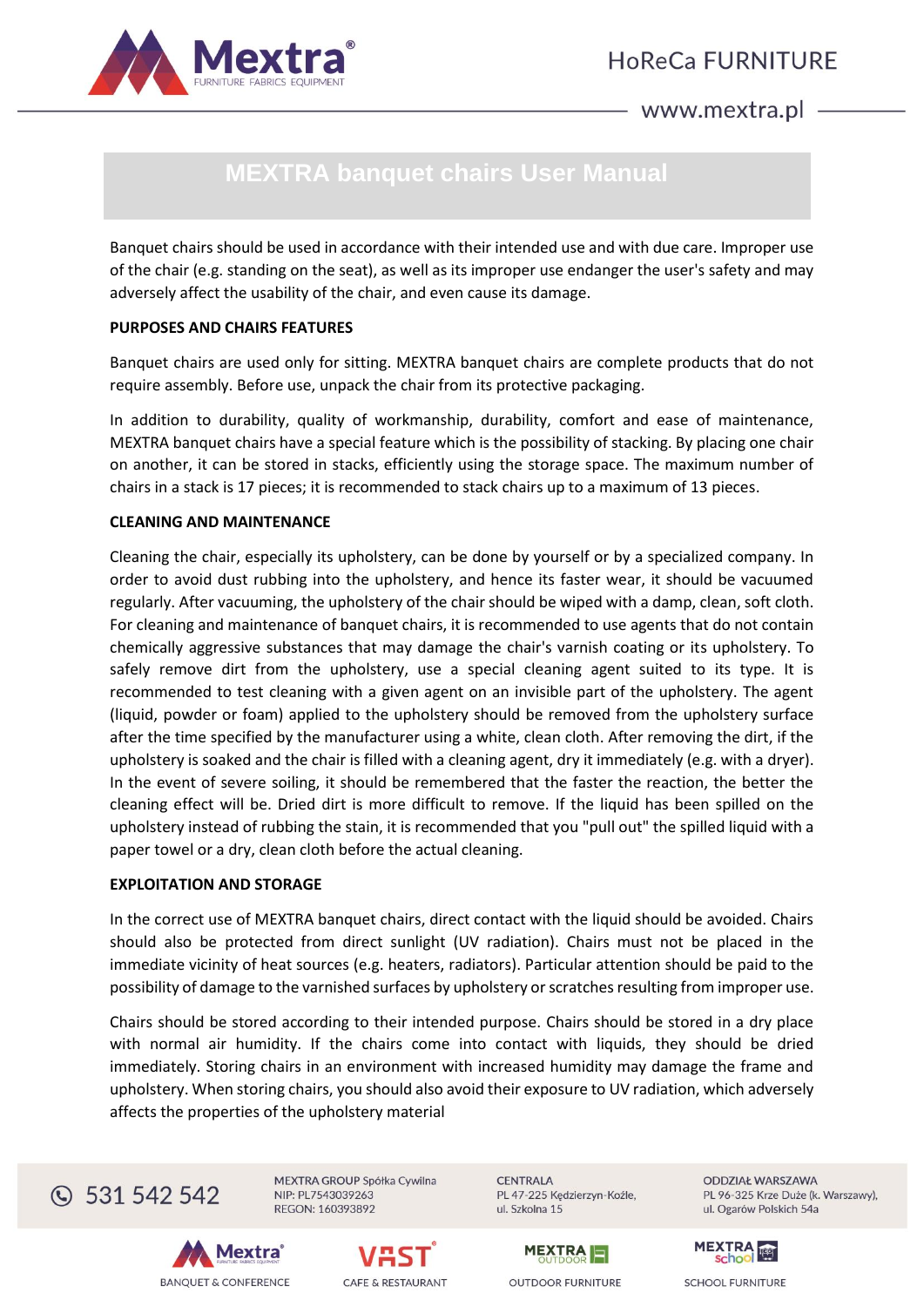

# **MEXTRA banquet tables User Manual**

Banquet tables should be used in accordance with their intended purpose and with due care. Improper use of the table (e.g. standing on the table top), as well as its improper use endanger the user's safety and may adversely affect the table's usefulness and even damage it.

# **PURPOSES AND TABLES FEATURES**

Banquet tables are used to place tableware, food or other items designed for this purpose. MEXTRA banquet tables are complete products that do not require assembly. Before use, the table should be unpacked from its protective packaging.

In addition to durability, quality of workmanship, durability, comfort and ease of maintenance, MEXTRA banquet tables have a special feature which is the possibility of stacking. By placing one table on the other, they can be stored in stacks, efficiently using the storage space. Stackable tables must have a folded base. The maximum number of tables in a stack depends on the model of the table and can be up to 25 pieces; it is recommended to stack tables up to a maximum of 10 pieces.

# **CLEANING AND MAINTENANCE**

**Tabletop**: banquet table tops are made of laminated chipboards in accordance with E1 Hygiene Class and in accordance with the D-s2, d0 Fire Classification.

For cleaning and maintenance of tabletops made of laminated boards, it is recommended to use a soft, dry or damp cloth. Since the laminated surface is the "final" surface, no aggressive cleaning agents (eg. solvents) or polishing agents can be used. If any liquid is spilled on the worktop, wipe it up immediately to avoid "swelling" the worktop and possible staining.

**Frame:** banquet table frames are finished with varnish or powder coating. Their cleaning and maintenance consists in removing the layer of dust or other dirt with a soft cloth soaked in lukewarm water. After removing the dirt, the table frame should be wiped dry, as contact with water may cause corrosion. Chemically aggressive substances that may damage the varnish coating should not be used for cleaning and maintenance of banquet table frames.

### **EXPLOITATION AND STORAGE**

In the correct use of MEXTRA banquet tables, direct contact with the liquid should be avoided. Tables should also be protected against direct sunlight (UV radiation). The tables must not be placed in the immediate vicinity of heat sources (e.g. heaters, radiators). Particular attention should be paid to the possibility of damage to the laminated and varnished surfaces by upholstery or scratches resulting from improper use.

Tables should be stored in accordance with their intended use. The place where the tables are stored should be dry, with normal air humidity. If the tables come into contact with liquid, dry them immediately. Storing tables in an environment with high humidity may damage the table tops, in



MEXTRA GROUP Spółka Cywilna NIP: PL7543039263 REGON: 160393892

**CENTRALA** PL 47-225 Kędzierzyn-Koźle, ul. Szkolna 15

**ODDZIAŁ WARSZAWA** PL 96-325 Krze Duże (k. Warszawy), ul. Ogarów Polskich 54a







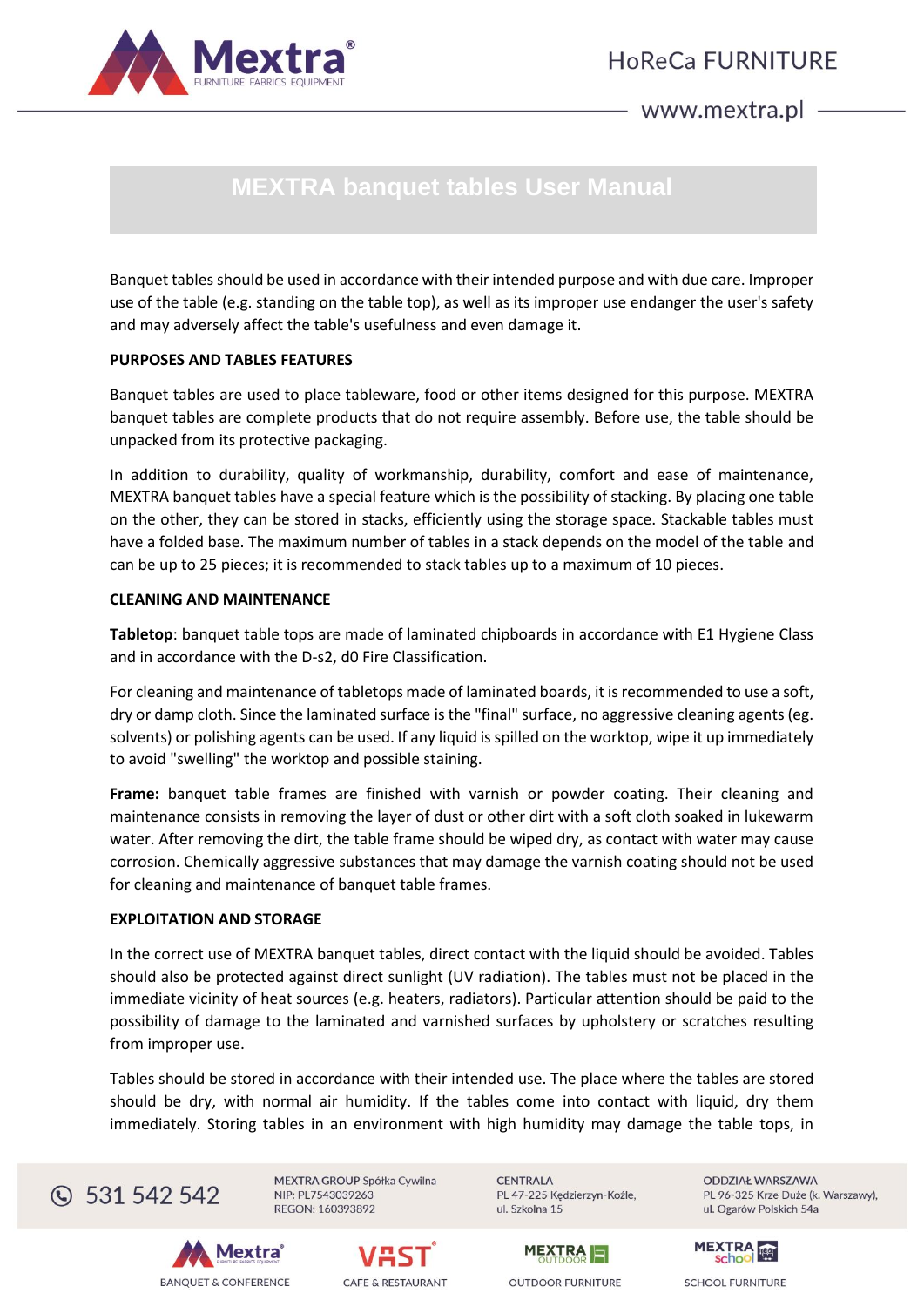

particular their "swelling" and corrosion of metal parts. When storing tables, you should also avoid their exposure to UV radiation, which may cause discoloration of the table tops

# *CLEANING AND MAINTENANCE*

*Banquet textiles should be used as intended and with due care. The maintenance guidelines provided in the tag sewn into the product should be followed.*

*Explanations:*



*Gentle washing at 30 ° C (max. 40 ° C) Do not tumble dry*

*The washing cycle is suitable for textiles made Textiles not suitable for tumble drying.*



 *of cotton, polyester or blended fibers.*



*Do not bleach. A crossed triangle Iron at the maximum iron* 

*indicates that bleaching is not allowed. Use only temperature of 110 ° C. Corresponds to the. detergents without bleach . setting of polyacrylic, polyamide (nylon), viscose.*



*Use the steam iron with particular care. Do not deform.*



*Do not dry clean. Do not dispose of it* 

*in professional dry cleaning. Do not use solvent-based* 

*stain removers.*

# **CHAIR COVERS**

Machine wash in max. 40 ° C. Do not use bleach, do not chlorinate. Dry in an upright position. For ironing, use an iron with a steam base. Iron by setting the temperature that corresponds to the ironing of the material. Flexible covers do not need to be ironed. Each cover should be unzipped before putting it on the chair. After you put the cover on the chair, you should tie elastic bands to prevent the cover from moving.

# **TABLECLOTHS**

Wash at max. 40 ° C. Do not use bleach, do not chlorinate. Dry in an upright position. Iron setting the temperature corresponding to the ironing of the given material.



MEXTRA GROUP Spółka Cywilna NIP: PL7543039263 REGON: 160393892

**CENTRALA** PL 47-225 Kędzierzyn-Koźle, ul. Szkolna 15



**ODDZIAŁ WARSZAWA** PL 96-325 Krze Duże (k. Warszawy), ul. Ogarów Polskich 54a





**OUTDOOR FURNITURE** 

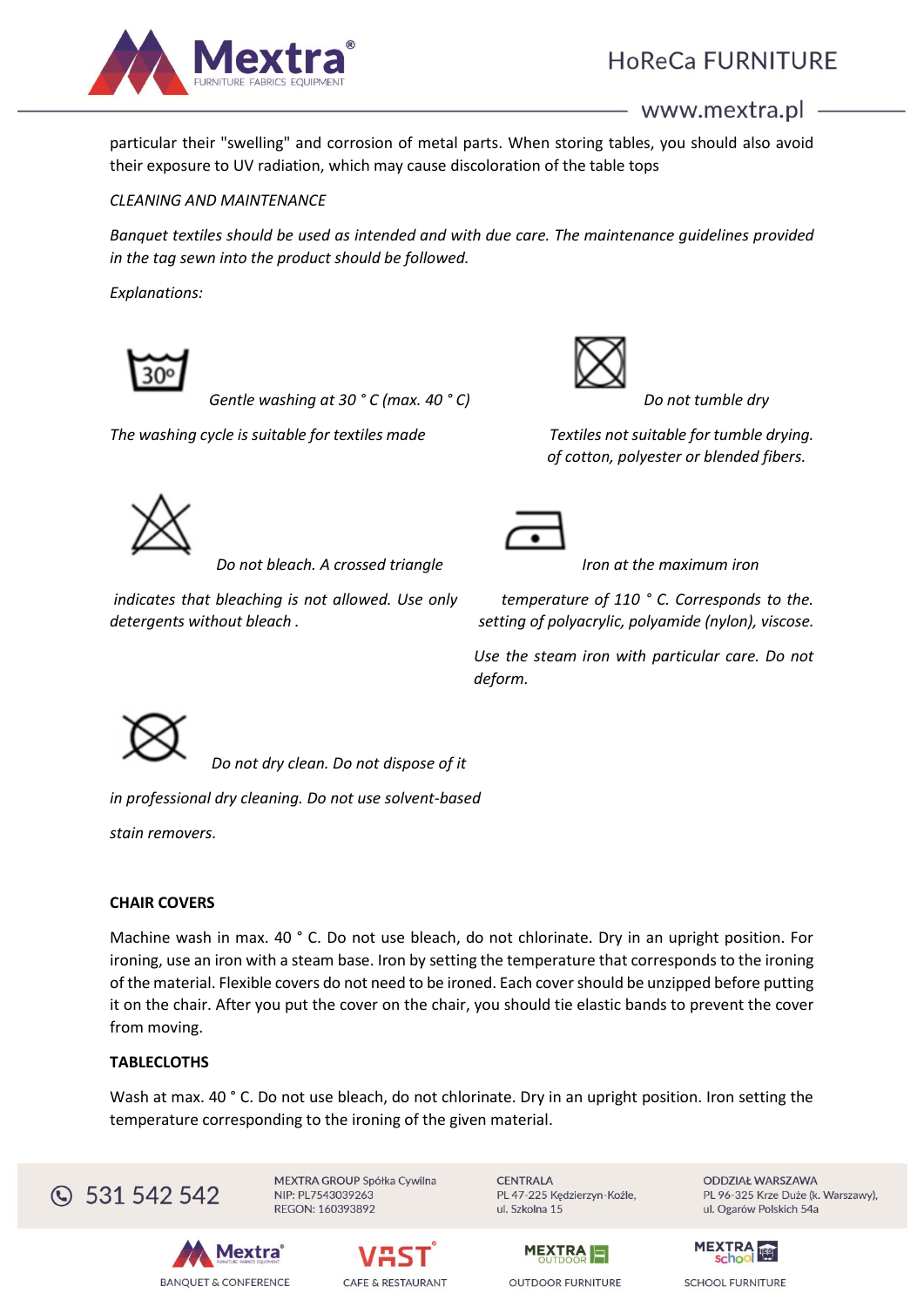

# **SKIRTINGS**

Wash at max. 40 ° C. Do not use bleach, do not chlorinate. Dry in an upright position by hanging it from the hanger by the lugs attached to the valance. Use an iron with a steam base for ironing. It is possible to iron hanging valance with steam.

#### REMARKS:

1. Before use, make sure that the purchased textiles are sewn in the right size.

2. Before use, make sure that the purchased textiles are not damaged.

3. After noticing a defect, it should be reported to the Seller within 7 days from its detection.

4. After noticing a defect, the defective textiles must not be used

5. The textiles should be washed in accordance with the Seller's recommendations, contained in the Banquet Textiles Instructions for Use and on the tags sewn into the products.

6. Textiles cannot be cleaned with chemicals and contact with them should be avoided.

7. Daily use of the products accelerates their wear; Normal wear and tear of the product is not covered by the warranty and any complaints in this regard will be considered unfounded.

8. Complaints are also not subject to defects and damage resulting from improper or inconsistent with the intended use as well as mechanical damage.

9. The warranty does not cover pilling and puffs caused by improper use or mechanical damage.



Mextra

**BANQUET & CONFERENCE** 



MEXTRA GROUP Spółka Cywilna

NIP: PL7543039263

REGON: 160393892

**CENTRALA** PL 47-225 Kędzierzyn-Koźle, ul. Szkolna 15



**ODDZIAŁ WARSZAWA** PL 96-325 Krze Duże (k. Warszawy), ul. Ogarów Polskich 54a

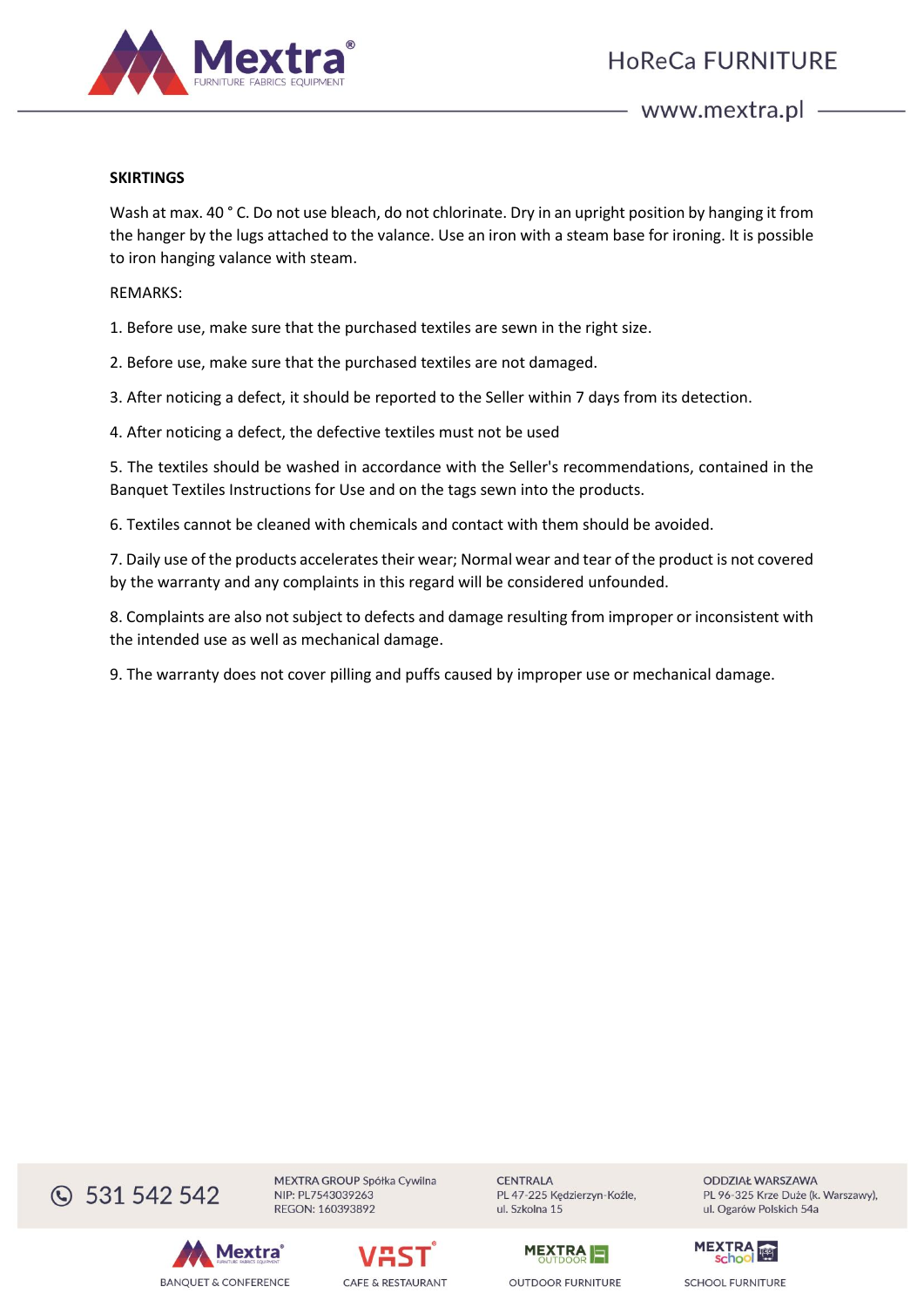

## **USER MANUAL FOR CONFERENCE CHAIRS.**

Conference chairs should be used in accordance with their intended use and with due care. Improper use of the chair (e.g. standing on the seat), as well as its improper use endanger the user's safety and may adversely affect the usability of the chair, and even cause its damage.

### **PURPOSE AND CHAIR FEATURES**

Conference chairs are for sitting only. Conference chairs are complete products that do not require assembly. Before use, the chair should be unpacked from its protective packaging. In addition to durability, quality of workmanship, durability, comfort and ease of maintenance, conference chairs have a special feature, which is the possibility of stacking. By placing one chair on another, it can be stored in stacks, efficiently using the storage space. The maximum number of chairs in a stack is 12 pieces.

#### **CLEANING AND MAINTENANCE**

Cleaning the chair, especially its upholstery, can be done by yourself or by a specialized company. In order to avoid dust rubbing on the upholstery, and thus its faster wear, it should be vacuumed regularly. After vacuuming, the upholstery of the chair should be wiped with a damp, clean, soft cloth. For cleaning and maintenance of conference chairs, it is recommended to use agents that do not contain chemically aggressive substances that may damage the chair's varnish coating or its upholstery. To safely remove dirt from the upholstery, use a special cleaning agent suited to its type. It is recommended to test cleaning with a given agent on an invisible part of the upholstery. The agent (liquid, powder or foam) applied to the upholstery should be removed from the upholstery surface after the time specified by the manufacturer using a white, clean cloth. After removing the dirt, if the upholstery is soaked and the chair is filled with a cleaning agent, dry it immediately (e.g. with a dryer). In the event of severe soiling, it should be remembered that the faster the reaction, the better the cleaning effect will be. Dried-on dirt is more difficult to remove. If the liquid has been spilled on the upholstery instead of rubbing the stain, it is recommended that you "pull out" the spilled liquid with a paper towel or a dry, clean cloth before the actual cleaning.

### **EXPLOITATION AND STORAGE**

In the correct use of conference chairs, direct contact with the liquid should be avoided. Chairs should also be protected from direct sunlight (UV radiation). Chairs must not be placed in the immediate vicinity of heat sources (e.g. heaters, radiators). Particular attention should be paid to the possibility of damage to painted surfaces by upholstery or scratches resulting from improper use. Chairs should be stored in accordance with their intended use. The place of storing the chairs should be dry, with normal air humidity. If the chairs come into contact with liquids, dry them immediately. Storing chairs in an environment with high humidity may damage the frame and upholstery. When storing chairs, you should also avoid their exposure to UV radiation, which adversely affects the properties of the upholstery material.



MEXTRA GROUP Spółka Cywilna NIP: PL7543039263 REGON: 160393892





**CENTRALA** PL 47-225 Kędzierzyn-Koźle, ul. Szkolna 15



**ODDZIAŁ WARSZAWA** PL 96-325 Krze Duże (k. Warszawy), ul. Ogarów Polskich 54a